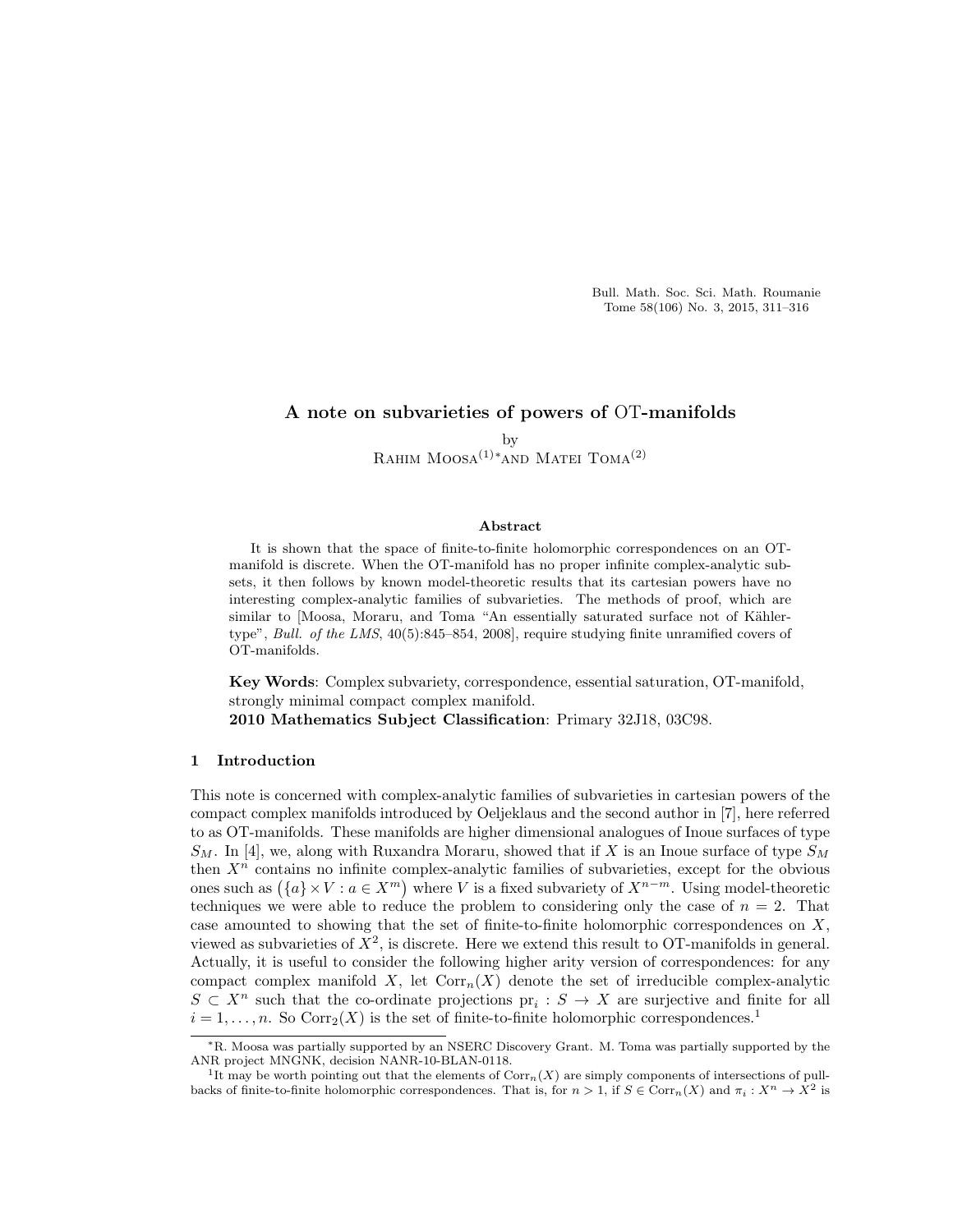**Theorem 1.** If X is an OT-manifold then  $Corr_n(X)$  is discrete for all  $n > 0$ .

The proof, which we will give in Section 3, follows to some extent what was done for Inoue surfaces of type  $S_M$  in [4]. But this approach leads naturally to the consideration of finite unramified coverings of OT-manifolds, and the latter are not formally instances of the original construction in [7]. However, we show in Section 2 that a mild generalisation of that construction leads to a class of manifolds which is closed under finite unramified coverings. We call these manifolds also OT-manifolds and the theorem is valid for this larger class.

The theorem is particularly significant when  $X$  has no proper positive dimensional subvarieties, because of the following fact coming from model theory.

Fact 2. *Suppose* X *is a compact complex manifold that is not an algebraic curve, is not a complex torus, and has no proper infinite complex-analytic subsets. Then every irreducible complex-analytic subset of a cartesian power of* X *is a cartesian product of points and elements of*  $Corr_n(X)$  *for various*  $n > 0$ *.* 

Proof: This is Proposition 5.1 of [9] together with Lemma 3.3(b) of [5].  $\Box$ 

That OT-manifolds without proper positive dimensional subvarieties are ubiquitous in all dimensions follows from work of Ornea and Verbitsky [8] showing that we get examples whenever X is the OT-manifold corresponding to a number field that has precisely two complex embeddings which are not real.

Putting together the Theorem and the Fact, we conclude:

Corollary 3. *Suppose* X *is an* OT*-manifold that has no proper infinite complex-analytic subsets.* Then, for all  $n > 0$ ,  $X<sup>n</sup>$  has no infinite complex-analytic families of subvarieties that *project onto each co-ordinate.*

**Remark 4.** The model theorist should note that for  $X$  to have no proper infinite complexanalytic subsets is exactly *strong minimality* of X as a first-order structure in the language of complex-analytic sets. Strongly minimal OT-manifolds are of *trivial* acl*-geometry* by the manifestation of the Zilber trichotomy in this context. By [5, Proposition 3.5], the discreteness of  $Corr<sub>2</sub>(X)$  implies that strongly minimal OT-manifolds are *essentially saturated* in the sense of [3]. In particular, we obtain in every dimension examples of essentially saturated manifolds that are not of Kähler-type. This was the original motivation for both  $[4]$  and the current note.

## 2 Finite covers of OT-manifolds

We will quickly review the original construction of OT-manifolds from [7] and then describe how to generalise it.

the co-ordinate projection  $(x_1,...,x_n) \mapsto (x_1,x_i)$ , for  $i = 2,...,n$ , then each  $\pi_i(S) \subset X^2$  is a correspondence and S is an irreducible component of  $\bigcap^{n}$ *i*=2  $\pi_i^{-1}(\pi_i(S))$ . This is an easy dimension calculation, see [5, Lemma 3.2].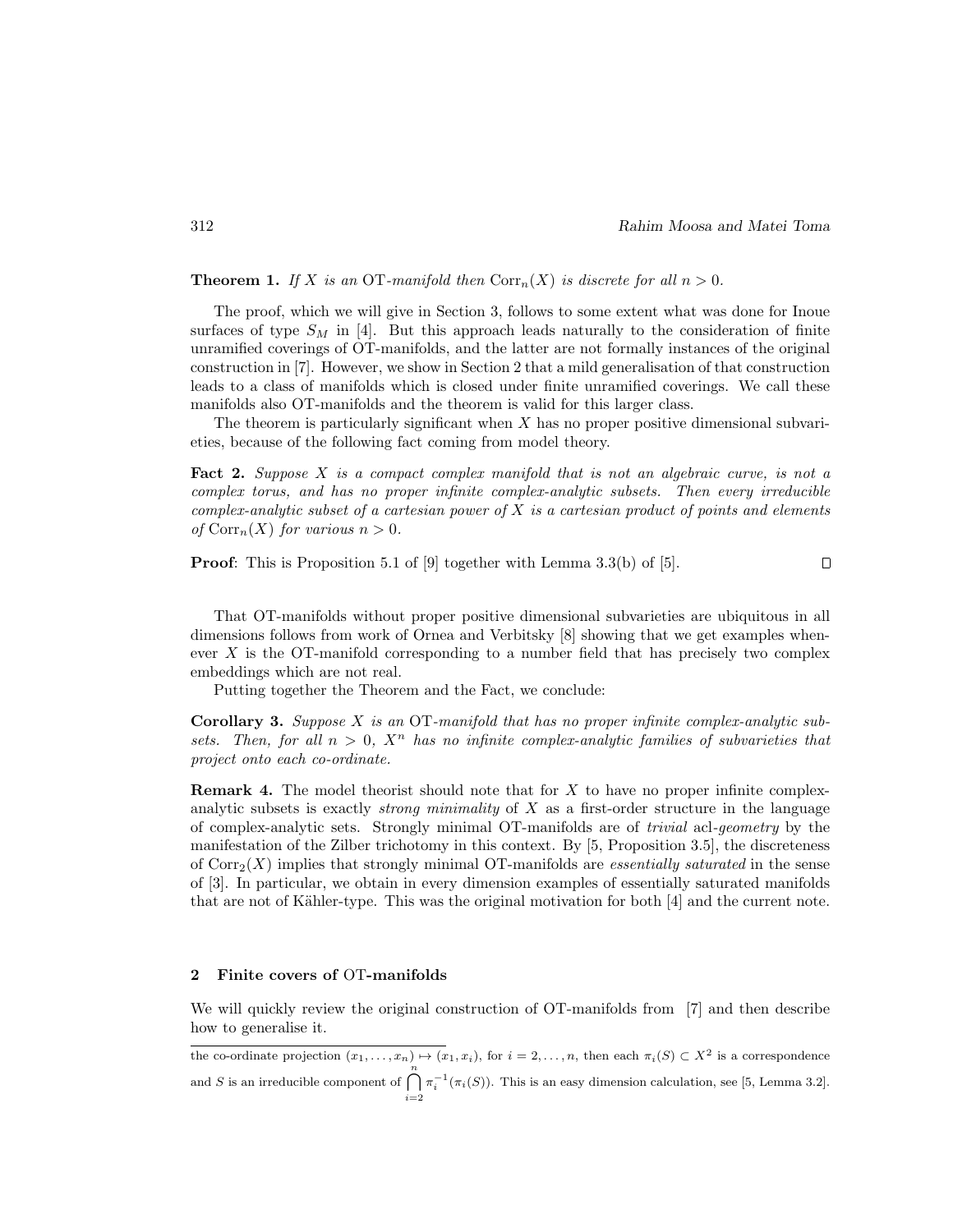*A note on subvarieties of powers of* OT*-manifolds* 313

Fix a number field K admitting  $n = s + 2t$  distinct embeddings into C, which we will denote by  $\sigma_1,\ldots,\sigma_n$  where  $\sigma_1,\ldots,\sigma_s$  are real and each  $\sigma_{s+i}$  is complex conjugate to  $\sigma_{s+i+t}$ . Assume that s and t are positive. By Dirichlet's Theorem the multiplicative group of units  $\mathcal{O}_K^*$  of the ring of integers  $\mathcal{O}_K$  of K has rank  $s + t - 1$ . The subgroup

$$
\mathcal{O}_{K}^{*,+} := \{ a \in \mathcal{O}_{K}^{*} : \sigma_{i}(a) > 0 \text{ for all } 1 \leq i \leq s \}
$$

of "positive" units is free abelian of finite index in  $\mathcal{O}_K^*$ . Let U be a rank s subgroup of  $\mathcal{O}_K^{*,+}$ that is admissible for K in the sense of [7]. With respect to the natural action of U on the additive group  $\mathcal{O}_K$ , consider the semidirect product  $\Gamma = U \ltimes \mathcal{O}_K$ . Let  $m = s + t$  and consider the action of  $\Gamma$  on  $\mathbb{C}^m$  given by,

$$
(a,x)(z_1,\ldots,z_m):=\big(\sigma_1(ax)+\sigma_1(a)z_1,\ldots,\sigma_m(ax)+\sigma_m(a)z_m\big).
$$

As  $U < \mathcal{O}_{K}^{*,+}$ , this action leaves  $\mathbb{H}^{s} \times \mathbb{C}^{t}$  invariant, and the admissibility condition is equivalent to the action being proper and discontinuous. The original OT-manifold, denoted by  $X(K, U)$ , is the quotient of  $\mathbb{H}^s \times \mathbb{C}^t$  by this action. In the sequel we will denote these manifolds by  $X(\mathcal{O}_K, U)$  in order to distinguish them from their generalisations.

The above construction is generalised by replacing the role of  $\mathcal{O}_K$  in Γ by any rank n additive subgroup  $M \leq \mathcal{O}_K$  that is stable under the action of U. We say then that U *is admissible for* M. Taking  $\Gamma = U \ltimes M$ , we again get a proper and discontinuous action on  $\mathbb{H}^s \times \mathbb{C}^t$ , and the quotient is denoted by  $X(M,U)$ . We will continue to call these compact complex manifolds OT*-manifolds*. To avoid confusing them with the previous construction we will occasionally say that they are of type  $X(M, U)$  (otherwise of type  $X(\mathcal{O}_K, U)$ ). Note that the possibility of generalising the original construction by replacing  $\mathcal{O}_K$  with an order of K is already mentioned in [7]. However only the  $\mathbb{Z}$ -submodule structure of M and the stability under the U-action are necessary to make the construction work.

The universal cover of  $X(M,U)$  is  $\mathbb{H}^s \times \mathbb{C}^t$  and the fundamental group is  $U \ltimes M$ . As the latter is of finite index in  $U \times \mathcal{O}_K$ , we see that  $X(M,U)$  is a finite unramified covering of  $X(\mathcal{O}_K, U)$ . In fact, all finite unramified covers are of this form:

Lemma 5. *The class of* OT*-manifolds of type* X(M,U) *is closed under finite unramified coverings.*

**Proof:** Given  $X(M, U)$ , such a covering would correspond to a finite index subgroup  $\Gamma_1 \leq$  $U \ltimes M$ . Taking  $U_1$  to be the image of  $\Gamma_1$  in U, and setting  $M_1 := \Gamma_1 \cap M$ , it is not hard to check that  $U_1$  is admissible for  $M_1$  and that the covering is nothing other than  $X(M_1, U_1)$ . П

Much of the theory of OT-manifolds developed in [7] goes through in this more general setting. In particular,

**Lemma 6.** *If*  $X = X(M, U)$  *is an* OT-manifold then  $H^0(X, T_X) = 0$ .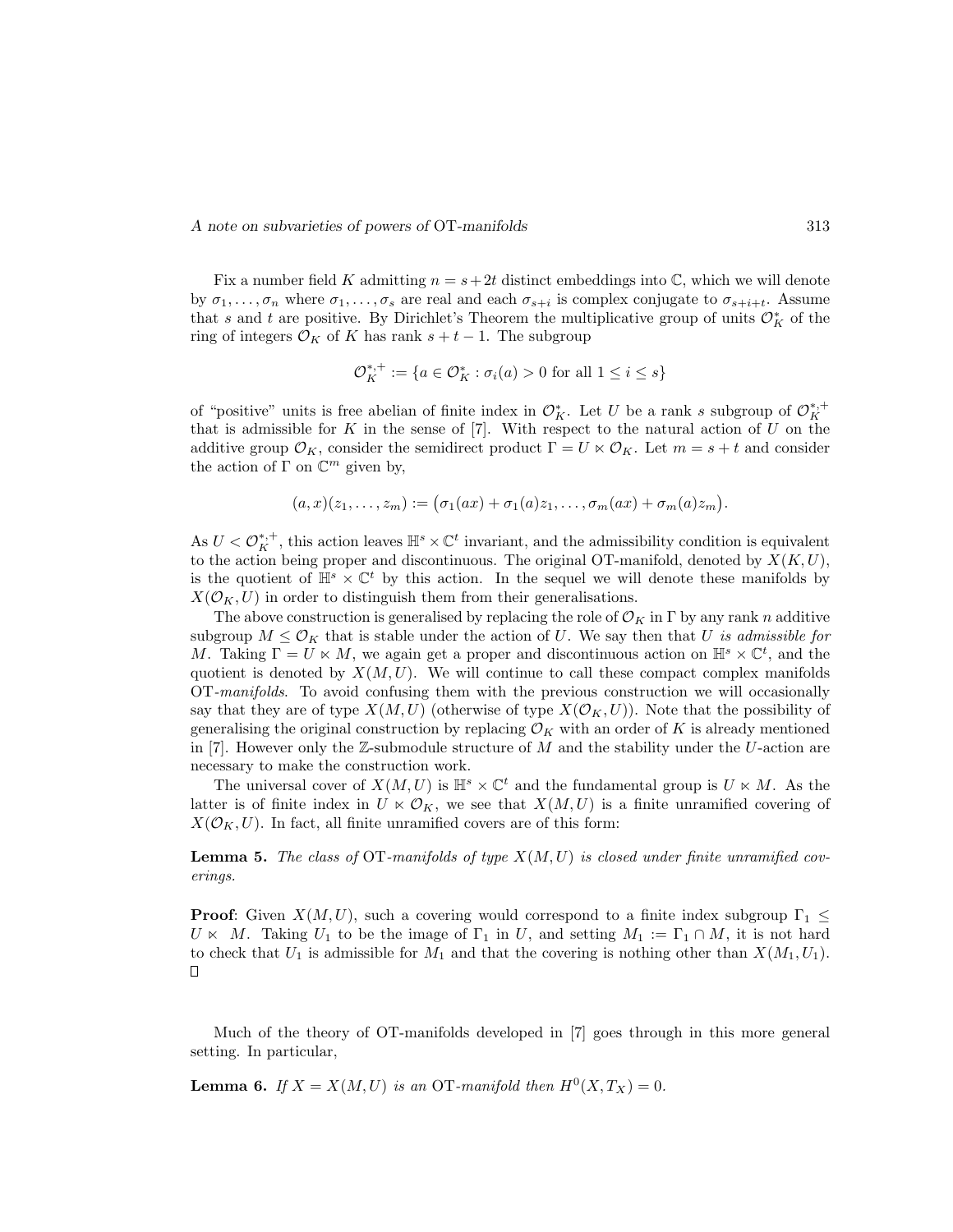**Proof:** For OT-manifolds of type  $X(\mathcal{O}_K, U)$  this is Proposition 2.5 of [7]. Imitating that argument, it suffices to prove for M a rank n additive subgroup of  $\mathcal{O}_K$ , that the image of M in  $\mathbb{R}^s$  under  $(\sigma_1,\ldots,\sigma_s)$  is dense. But this is the case because M has finite index in  $\mathcal{O}_K$  and the latter does have dense image (see the proof of Lemma 2.4 of [7]). latter does have dense image (see the proof of Lemma 2.4 of [7]).

The following remarks serve as further evidence that the above extension of the definition of OT-manifolds is natural.

**Remark 7.** Any OT-manifold of type  $X(M, U)$  admits a finite unramified cover of type  $X(\mathcal{O}_K, U)$ .

**Proof:** Indeed, since M is of maximal rank in  $\mathcal{O}_K$ , there exists a positive integer l such that  $l\mathcal{O}_K \subset M$ . Thus  $X(l\mathcal{O}_K, U)$  is a finite unramified cover of  $X(M, U)$ . But the multiplication by l at the level of  $\mathbb{H}^s \times \mathbb{C}^t$  conjugates the actions of  $U \times \mathcal{O}_K$  and of  $U \times l\mathcal{O}_K$  and thus induces an isomorphism between  $X(\mathcal{O}_K, U)$  and  $X(l\mathcal{O}_K, U)$ . isomorphism between  $X(\mathcal{O}_K, U)$  and  $X(l\mathcal{O}_K, U)$ .

**Remark 8.** When  $s = t = 1$  the class OT-manifolds of type  $X(M, U)$  coincides with the class *of Inoue surfaces of type*  $S_M$  *defined in [2].* 

**Proof:** Indeed, if one starts with the manifold  $X(M, U)$ , then choosing a generator a of U with  $\sigma_1(a) > 1$  and a base  $(\alpha_1, \alpha_2, \alpha_3)$  of M over Z one obtains a matrix  $A(a) \in GL(3,\mathbb{Z})$ which represents the action of  $a$  on  $M$  with respect to this basis. Applying the embedding  $\sigma_k$  to the relation  $a(\alpha_1, \alpha_2, \alpha_3)^\top = A(a)(\alpha_1, \alpha_2, \alpha_3)^\top$  shows that  $(\sigma_k(\alpha_1), \sigma_k(\alpha_2), \sigma_k(\alpha_3))^\top$  is an eigenvector of  $A(a)$  associated to the eigenvalue  $\sigma_k(a)$ . In particular this implies  $A(a) \in$  $SL(3,\mathbb{Z})$  since  $\sigma_1(a) > 0$ . At this point one sees that  $X(M,U)$  coincides with the surface  $S_{A(a)}$ as defined in [2].

Conversely, starting with any matrix  $A \in SL(3, \mathbb{Z})$ , with one real eigenvalue larger than 1 and two complex non-real eigenvalues, we denote by  $K$  the splitting field of the characteristic polynomial  $\chi_A$  of A over Q. Then there exists an element  $a \in \mathcal{O}_K^{*,+}$  such that the eigenvalues of A (i.e the roots of  $\chi_A$ ) are precisely  $\sigma_1(a), \sigma_2(a), \sigma_3(a)$ . We find now an eigenvector  $v \in \mathbb{Z}[\sigma_1(a)]^3$ associated to  $\sigma_1(A)$  by solving the system  $(A - \sigma_1(a)I_3)v^\top = 0$  over K. There exist now elements  $\alpha_1, \alpha_2, \alpha_3 \in \mathcal{O}_K$  such that  $v = (\sigma_1(\alpha_1), \sigma_1(\alpha_2), \sigma_1(\alpha_3))$ . Moreover  $\alpha_1, \alpha_2, \alpha_3$  are linearly independent over Q since a linear relation would entail a linear relation between the components  $v_1, v_2, v_3$  of v over  $\mathbb{Q}$ , which combined with the equations  $(A - \sigma_1(a)I_3)v^\top = 0$  would show that  $\sigma_1(a)$  is quadratic over Q. Now choosing M to be the Z-sumbodule of K generated by  $\alpha_1, \alpha_2, \alpha_3$  and U the multiplicative group generated by a we get again  $X(M, U) = S_{A(a)}$ .  $\Box$ 

### 3 The Proof

As in the case of Inoue surfaces of type  $S_M$  studied in [4], we will make use of some deformation theory to prove the main theorem. But we will need a bit more than was used in [4]. We say that a holomorphic map  $f: V \to W$  between compact complex manifolds is *rigid over*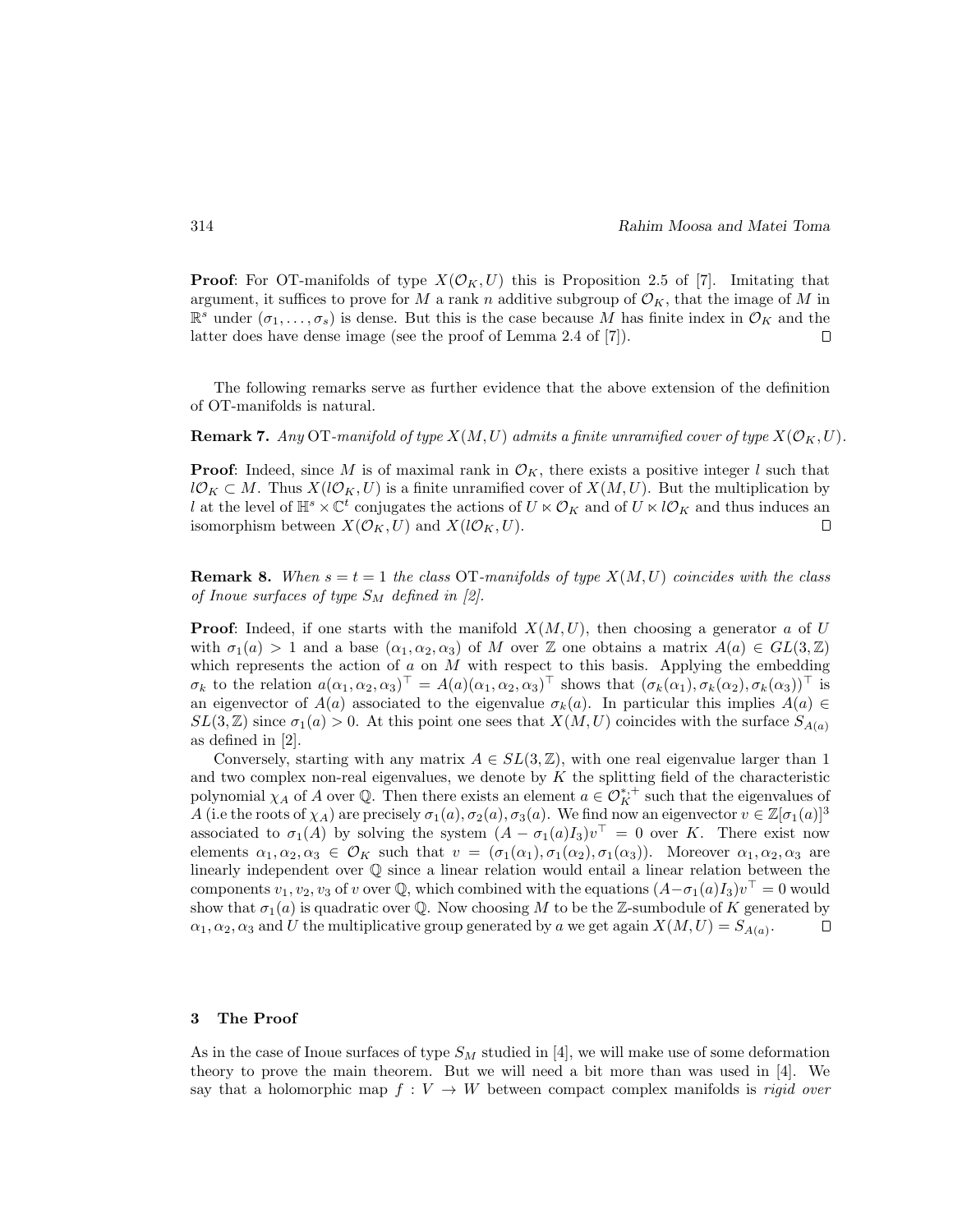W if there are no nontrivial deformations of  $f$  that keep  $W$  fixed. More precisely: Whenever  $V \to D$  is a proper and flat holomorphic map of compact complex varieties with  $V = V_d$  for some  $d \in D$ , and  $\mathcal{F} : \mathcal{V} \to D \times W$  is a holomorphic map over D with  $\mathcal{F}_d = f$ , then there is an open neighbourhood  $U$  of  $d$  in  $D$  and a diagram



where  $\phi$  is a biholomorphism. In particular  $\mathcal{F}_s(\mathcal{V}_s) = f(V)$  for all  $s \in U$ .

**Fact 9** (Section 3.6 of [6]). *Suppose*  $f: V \to W$  *is a holomorphic map between compact complex manifolds such that*

- $H^0(V, f^*T_W) = 0$ , and
- $f_* : H^1(V, T_V) \to H^1(V, f^*T_W)$  *is injective.*

*Then* f *is rigid over* W*.*

**Lemma 10.** Suppose X and Y are compact complex manifolds,  $H^0(Y, T_Y) = 0$ , and  $f: Y \to Y$  $X^n$  *is a holomorphic map such that*  $pr_i \circ f : Y \to X$  *is a finite unramified cover for each*  $i = 1, \ldots, n$ *. Then* f *is rigid over*  $X^n$ *.* 

**Proof:** Note that here  $pr_i : X^n \to X$  is the projection onto the *i*th co-ordinate. Let  $f_i :=$  $pr_i \circ f : Y \to X$ . As each  $f_i$  is unramified, we have that

$$
f^*T_{X^n} = f^* \left( \bigoplus_{i=1}^n \text{pr}_i^* T_X \right) = \bigoplus_{i=1}^n f_i^* T_X = \bigoplus_{i=1}^n T_Y
$$

Hence,  $H^0(Y, f^*T_{X^n}) = \bigoplus^n$  $i=1$  $H^0(Y,T_Y) = 0$ . On the other hand, the isomorphism  $(f_1)_*$ :  $H^1(Y,T_Y) \to H^1(Y, f_1^*T_X)$  factors through  $f_* : H^1(Y,T_Y) \to H^1(Y, f^*T_{X^n})$ , and hence the latter is injective. So  $f: Y \to X^n$  is rigid over  $X^n$  by Fact 9.

We can now prove the main theorem.

**Proof of Theorem** 1 Suppose X is an OT-manifold of type  $X(M,U)$ . As in [4], in order to show that  $Corr_n(X)$  is discrete we let  $S \in Corr_n(X)$  be arbitrary, consider the irreducible component D of the Douady space of  $X^n$  in which S lives, and show that D is zero-dimensional. This suffices as it proves that each element of  $Corr<sub>n</sub>(X)$  is isolated in the Douady space.